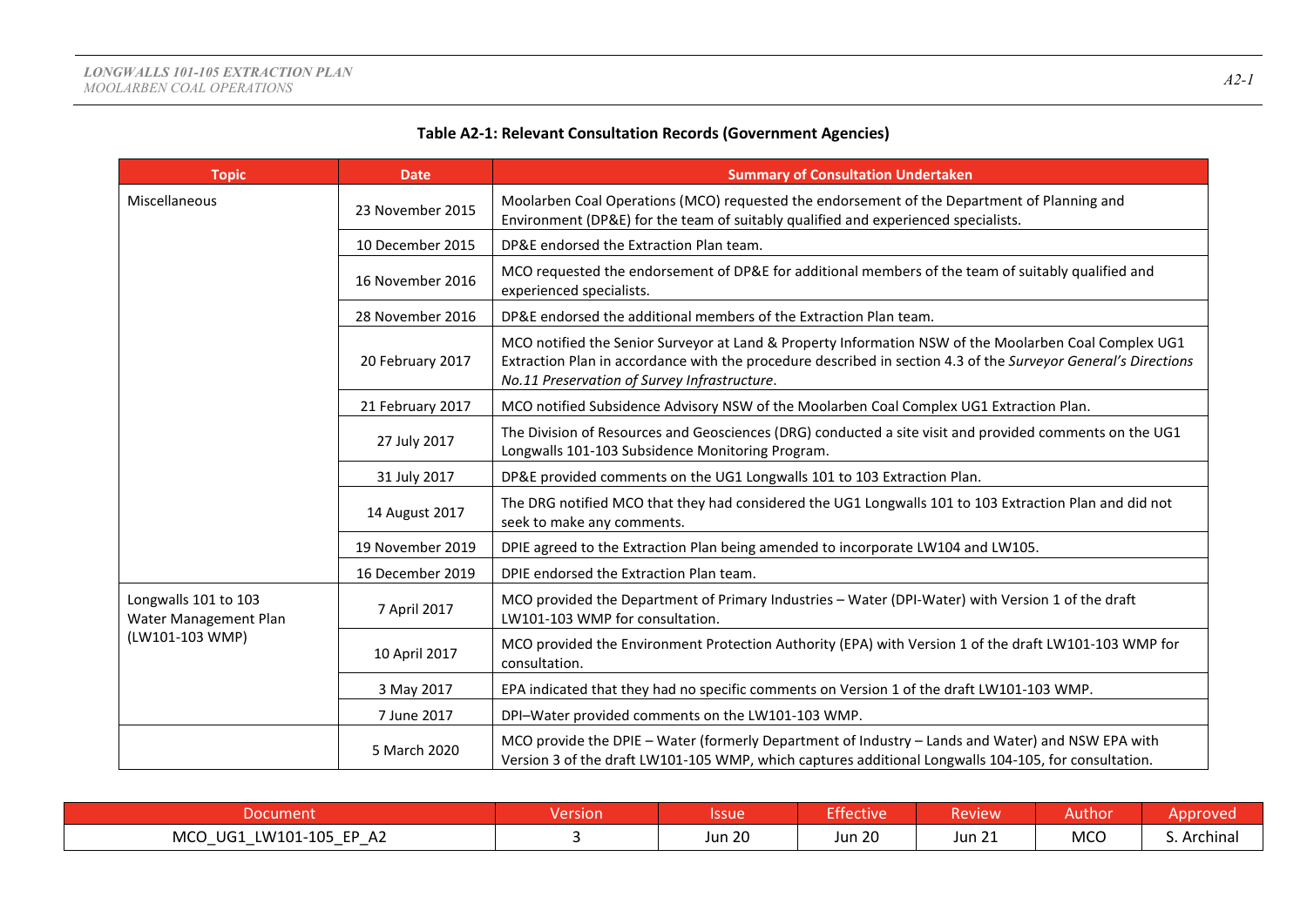### *LONGWALLS 101-105 EXTRACTION PLAN MOOLARBEN COAL OPERATIONS A2-2*

| <b>Topic</b>                                                     | <b>Date</b>      | <b>Summary of Consultation Undertaken</b>                                                                                                                                                                                                   |
|------------------------------------------------------------------|------------------|---------------------------------------------------------------------------------------------------------------------------------------------------------------------------------------------------------------------------------------------|
| Longwalls 101 to 105<br>Water Management Plan<br>(LW101-105 WMP) | 5 March 2020     | MCO provided the DPIE Water / Natural Resources Access Regulator (NRAR) (formerly Department of Industry<br>-Lands and Water) with Version 3 of the draft LW101-105 WMP, which captures additional Longwalls 104-<br>105, for consultation. |
|                                                                  | 18 March 2020    | EPA informed MCO that, in accordance with EPA roles and responsibilities, they will not be reviewing or<br>endorsing the LW101-105 WMP.                                                                                                     |
|                                                                  | 17 April 2020    | DPIE - NRAR provided feedback on Version 3 of the draft LW101-105 WMP.                                                                                                                                                                      |
|                                                                  | 6 May 2020       | MCO provided an updated EP-WMP that considered DPIE Water/NRAR's comments and a reconciliation table<br>to the DPIE                                                                                                                         |
| Longwalls 101 to 103<br>Land Management Plan                     | 23 February 2017 | MCO provided the Department of Primary Industries - Lands (DPI-Land) (i.e. NSW Crown Lands) with Version 1<br>of the draft LW101-103 LMP for consultation.                                                                                  |
| (LW101-103 LMP)                                                  | 23 February 2017 | MCO provided the Mid-Western Regional Council (MWRC) with Version 1 of the draft LW101-103 LMP for<br>consultation.                                                                                                                         |
|                                                                  | 31 March 2017    | DPI-Land indicated that they had no comments on Version 1 of the draft LW101-103 LMP.                                                                                                                                                       |
|                                                                  | 3 April 2017     | MWRC indicated that they had no comments on Version 1 of the draft LW101-103 LMP.                                                                                                                                                           |
| Longwalls 101 to 105<br>Land Management Plan                     | 4 March 2020     | MCO provided NSW Crown Lands with Version 3 of the draft LW101-105 LMP, which captures additional<br>Longwalls 104-105, for consultation.                                                                                                   |
| (LW101-105 LMP)                                                  | 4 March 2020     | MCO provided the Mid-Western Regional Council (MWRC) with Version 3 of the draft LW101-105 LMP, which<br>captures additional Longwalls 104-105, for consultation.                                                                           |
|                                                                  | 19 March 2020    | MWRC indicated they had no comments on Version 3 of the draft LW101-105 LMP.                                                                                                                                                                |
|                                                                  | 19 March 2020    | NSW Crown Lands indicated they had no comments on Version 3 of the draft LW101-105 LMP.                                                                                                                                                     |
| Longwalls 101 to 103<br><b>Biodiversity Management Plan</b>      | 28 March 2017    | MCO provided the Office of Environment and Heritage (OEH) with Version 1 of the draft LW101-103 BMP for<br>consultation.                                                                                                                    |
| (LW101-103 BMP)                                                  | 15 June 2017     | OEH provided comments on the LW101-103 BMP.                                                                                                                                                                                                 |
| Longwalls 101 to 105<br><b>Biodiversity Management Plan</b>      | 24 February 2020 | MCO provided DPIE (Biodiversity Conservation Division (BCD) Branch) with Version 3 of the draft LW101-105<br>BMP, which captures additional Longwalls 104-105, for consultation.                                                            |
| (LW101-105 BMP)                                                  | 6 March 2020     | BCD provided comments on Version 3 of the draft LW101-105 BMP.                                                                                                                                                                              |
|                                                                  | 15 March 2017    | MCO provided the OEH (Heritage Branch) with Version 1 of the draft LW101-103 HMP for consultation.                                                                                                                                          |

| Document                                                                                                   | Version | <b>Issue</b>  | $-100$<br>'ctive | Review           | Author     | <u> \nnroved</u> |
|------------------------------------------------------------------------------------------------------------|---------|---------------|------------------|------------------|------------|------------------|
| MCO<br>LW101-105 EP A2<br>UG1<br>$\hspace{0.05cm}$<br>$\overline{\phantom{0}}$<br>$\overline{\phantom{0}}$ |         | <b>Jun 20</b> | <b>Jun 20</b>    | $\sim$<br>Jun 21 | <b>MCO</b> | Archinal         |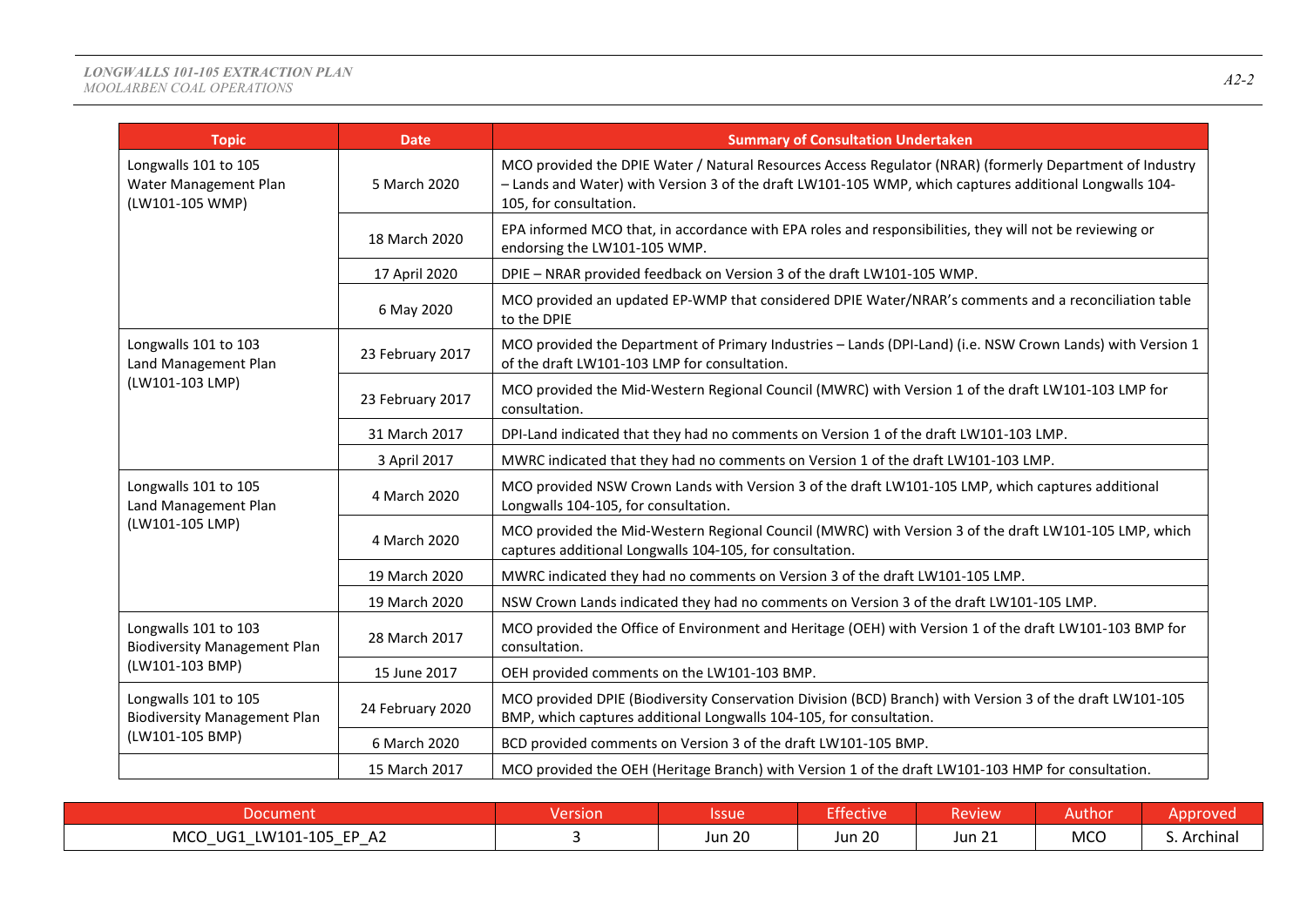| <b>Topic</b>                                                                                                                                                                           | <b>Date</b>      | <b>Summary of Consultation Undertaken</b>                                                                                                                                                                |
|----------------------------------------------------------------------------------------------------------------------------------------------------------------------------------------|------------------|----------------------------------------------------------------------------------------------------------------------------------------------------------------------------------------------------------|
| Longwalls 101 to 103<br>Heritage Management Plan<br>(LW101-103 HMP)                                                                                                                    | 14 August 2017   | OEH notified MCO that they would not be providing any comments on the LW101-103 HMP.                                                                                                                     |
| Longwalls 101 to 105<br>Heritage Management Plan                                                                                                                                       | 14 February 2020 | MCO provided the DPIE (Biodiversity Conservation Division (BCD) Branch) (Heritage Division) with Version 3 of<br>the draft LW101-105 HMP, which captures additional Longwalls 104-105, for consultation. |
| (LW101-105 HMP)                                                                                                                                                                        | 12 March 2020    | BCD provided comments on Version 3 of the draft LW101-105 HMP.                                                                                                                                           |
| Longwalls 101-103 Built                                                                                                                                                                | 13 April 2017    | MCO provided the DRG with the latest versions1 of the LW101-103 BFMPs.                                                                                                                                   |
| <b>Features Management Plans</b><br>(LW101-103 BFMPs),<br>Longwalls 101 to 103 Public<br>Safety Management Plan and<br>Longwalls 101 to 103<br><b>Subsidence Monitoring</b><br>Program | 19 April 2017    | MCO met with DRG to discuss the Moolarben UG1 Longwalls 101 to 103 Extraction Plan, in particular, the<br>LW101-103 PSMP, LW101-103 SMP and LW101-103 BFMPs.                                             |
| Longwalls 101-105 Built<br><b>Features Management Plans</b>                                                                                                                            | 13 December 2019 | MCO sort clarification of consultation and submission process with DRG for elements of Extraction Plan<br>required to be consulted with DRG on, under the Consent Approval conditions.                   |
| (LW101-105 BFMPs),                                                                                                                                                                     | 16 December 2019 | DRG provided clarification on process.                                                                                                                                                                   |
| Longwalls 101 to 105 Public<br>Safety Management Plan and<br>Longwalls 101 to 105                                                                                                      | 6 March 2020     | Phone contact made with infrastructure owners and DRG. MCO provide latest versions2 of BFMPs to<br>infrastructure owners and DRG.                                                                        |
| <b>Subsidence Monitoring</b>                                                                                                                                                           |                  | MCO provided the DRG with Version 3 of the draft LW101-105 SMP and PSMP.                                                                                                                                 |
| Program                                                                                                                                                                                | 25 March 2020    | MCO sent follow up email to DRG and infrastructure owners again requesting comments.                                                                                                                     |
|                                                                                                                                                                                        |                  | DRG indicated to have no comments from their preliminary reviews.                                                                                                                                        |
|                                                                                                                                                                                        |                  |                                                                                                                                                                                                          |
|                                                                                                                                                                                        | 21 April 2020    | MCO provided (via email) DPIE detail on additional feedback received from ARTC and MWRC and<br>demonstrated how this feedback would be incorporated into the respective BFMPs.                           |

| Docume                                                      | <b>Version</b> | <b>Issue</b>  | <b>Effective</b> | <b>Review</b>           | Authon     | Annroved             |
|-------------------------------------------------------------|----------------|---------------|------------------|-------------------------|------------|----------------------|
| MCO UG1<br>LW101-105 EP A2<br>$\overline{\phantom{0}}$<br>— |                | <b>Jun 20</b> | <b>Jun 20</b>    | $\mathcal{L}$<br>Jun 21 | <b>MCO</b> | Archinal<br><u>.</u> |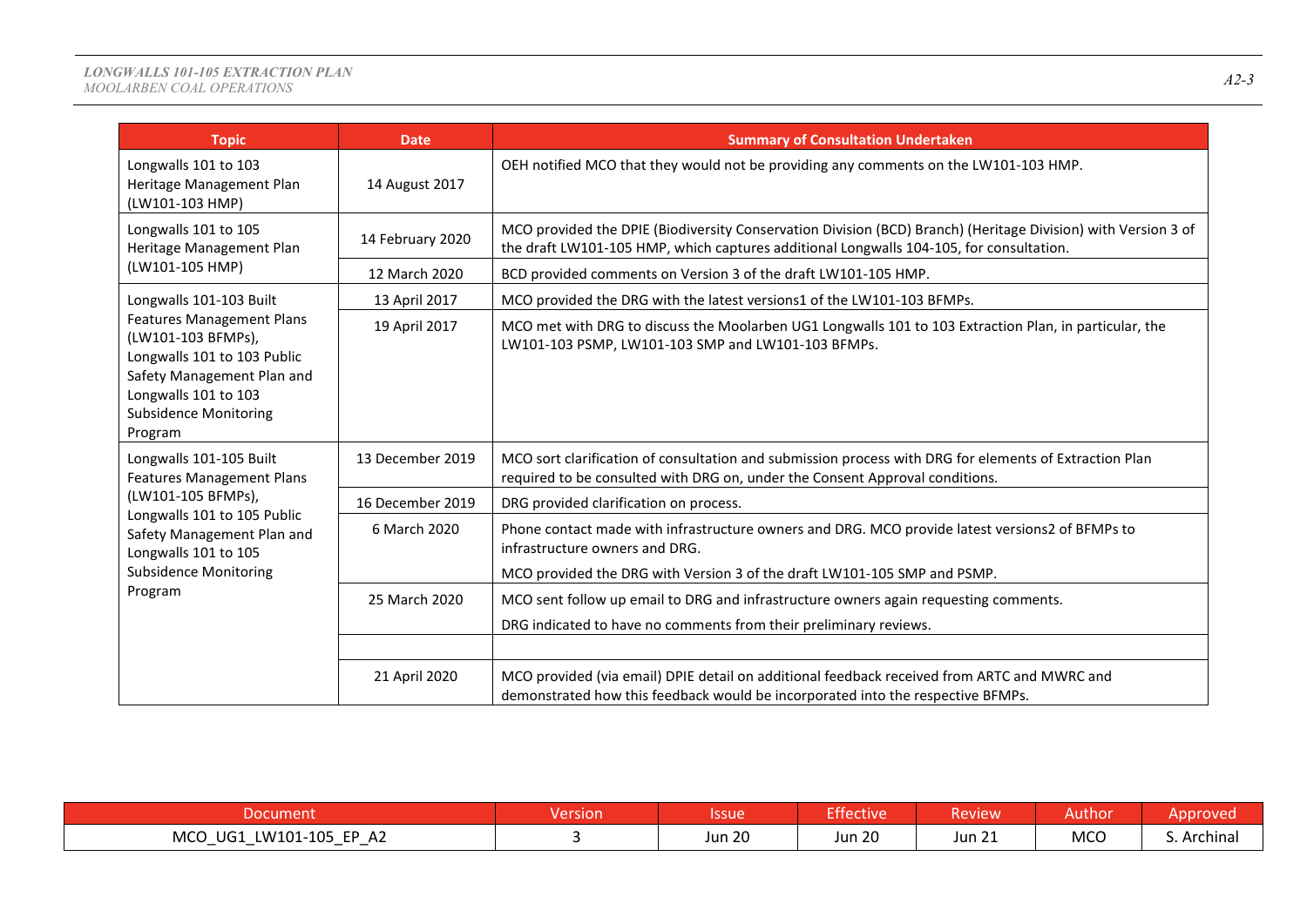|--|--|

# **Table A2-2: Relevant Consultation Records (Infrastructure Owners)**

| <b>Infrastructure Owner</b>                        | <b>Consultation</b>                                                                                                                                     | <b>Date</b>      |
|----------------------------------------------------|---------------------------------------------------------------------------------------------------------------------------------------------------------|------------------|
| <b>Australian Rail Track</b><br>Corporation (ARTC) | MCO provided ARTC with Mine Subsidence Engineering Consultants' (MSEC's) subsidence predictions for relevant<br>ARTC assets.                            | 20 December 2016 |
| (Sandy Hollow Gulgong                              | MCO provided ARTC with Version 1 of the draft LW101-103 BFMP-ARTC.                                                                                      | 7 March 2017     |
| Railway Line and associated<br>infrastructure)     | MCO organised a risk assessment meeting with ARTC, facilitated by AXYS Consulting.                                                                      | 23 March 2017    |
|                                                    | ARTC provided information requested by MCO during the risk assessment meeting.                                                                          | 27 March 2017    |
|                                                    | MCO provided ARTC with Version 2 of the draft LW101-103 BFMP-ARTC (incorporating the outcomes of the risk<br>assessment).                               | 28 March 2017    |
|                                                    | ARTC provided additional information requested by MCO during the risk assessment meeting and confirmed<br>relevant contact details.                     | 3 April 2017     |
|                                                    | MCO provided ARTC with Version 3 of the draft LW101-103 BFMP-ARTC (incorporating additional information<br>from ARTC).                                  | 5 April 2017     |
|                                                    | ARTC (Third Party Works Officer) indicated satisfaction with the Version 3 of the draft LW101-103 BFMP-ARTC.                                            | 13 April 2017    |
|                                                    | MCO provided ARTC with Version 2 of draft LW101-105 BFMP-ARTC. Phone contact by MCO was made prior to<br>submission of BFMP to infrastructure owner.    | 6 March 2020     |
|                                                    | ARTC provide comments on Version 2 of the draft LW101-105 BFMP- ARTC.                                                                                   | 17 March 2020    |
|                                                    | MCO responded to ARTC comments, no changes were made to BFMP-ARTC as a result of initial feedback.                                                      | 26 March 2020    |
|                                                    | ARTC confirmed acceptance of the monitoring and management measures with request to include additional<br>background in BFMP-ARTC.                      | 2 April 2020     |
| Mid-Western Regional                               | MCO provided MWRC with MSEC's subsidence predictions for relevant MWRC assets.                                                                          | 27 January 2017  |
| Council (MWRC)<br>(public roads)                   | A meeting was held with MWRC to discuss the draft LW101-103 BFMP-MWRC. MWRC advised that a formal risk<br>assessment was not considered to be required. | 16 February 2017 |
|                                                    | MCO provided MWRC with Version 1 of the draft LW101-103 BFMP-MWRC.                                                                                      | 9 March 2017     |
|                                                    | MWRC provided MCO with feedback on Version 1 of the draft LW101-103 BFMP-MWRC.                                                                          | 3 April 2017     |
|                                                    | MCO provided MWRC with Version 2 of the draft LW101-103 BFMP-MWRC (updated to address feedback from<br>MWRC).                                           | 7 April 2017     |

|                                                                          | <b>Version</b> | Issue         | <b>Exercise</b> | <b>Review</b>        | Authon     | oproved.             |
|--------------------------------------------------------------------------|----------------|---------------|-----------------|----------------------|------------|----------------------|
| <b>MCO</b><br>LW101-105 EP A2<br>UG1<br>$\overline{\phantom{0}}$<br>$ -$ |                | <b>Jun 20</b> | <b>Jun 20</b>   | $^{\circ}$<br>Jun 21 | <b>MCO</b> | Archinal<br><u>.</u> |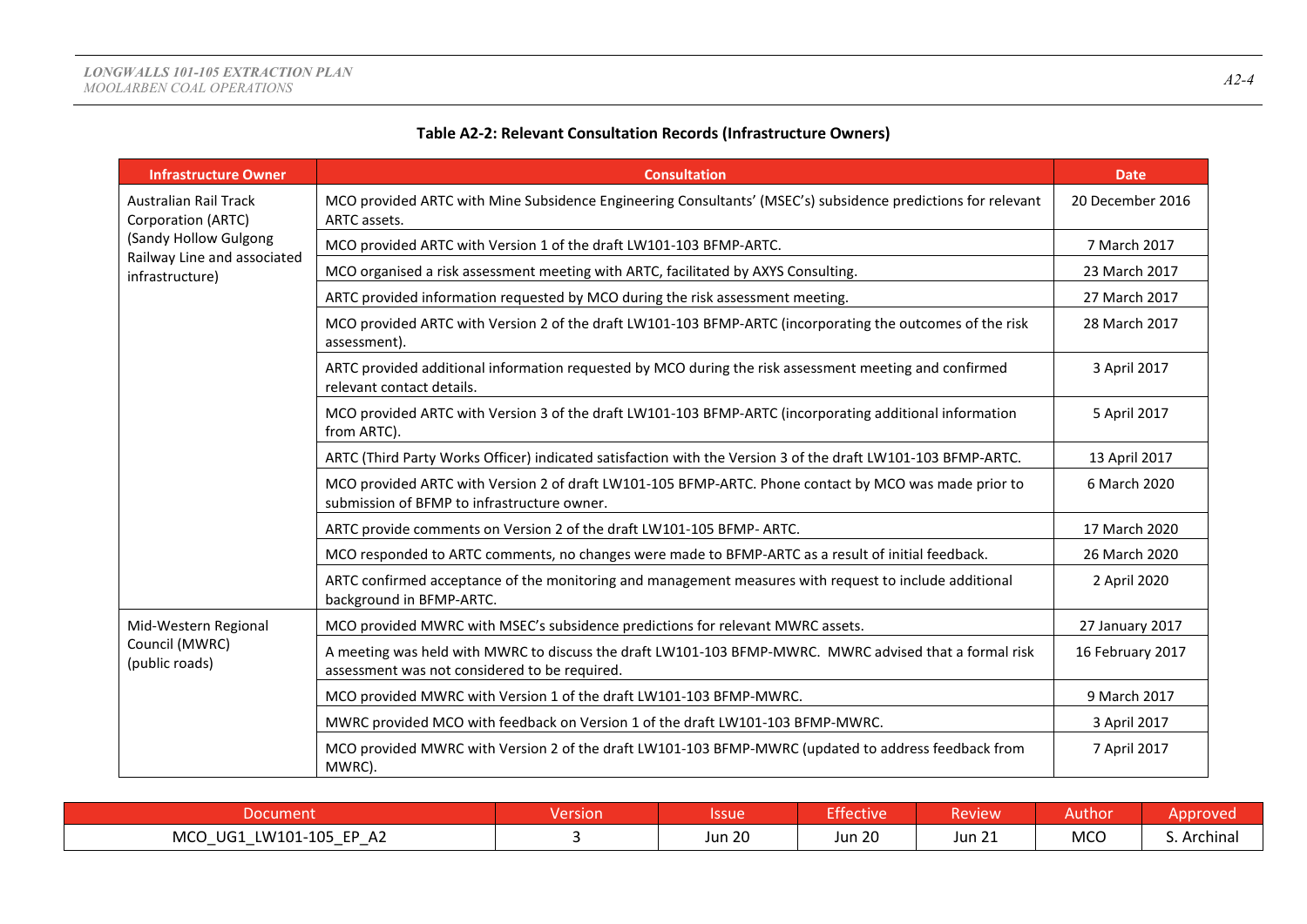| <b>Infrastructure Owner</b> | <b>Consultation</b>                                                                                                                                                                                       | <b>Date</b>   |
|-----------------------------|-----------------------------------------------------------------------------------------------------------------------------------------------------------------------------------------------------------|---------------|
|                             | MWRC indicated satisfaction with Version 2 of the LW101-103 BFMP-MWRC with the exception of one minor<br>comment.                                                                                         | 10 April 2017 |
|                             | MCO provided MWRC with Version 3 of the draft LW101-103 BFMP-MWRC (updated to address the comment<br>from MWRC on Version 2 of the draft LW101-103 BFMP-MWRC). No further comment was received from MWRC. | 10 April 2017 |
|                             | MCO provided MWRC with Version 2 of the draft LW101-105 BFMP-MWRC.                                                                                                                                        | 5 March 2020  |
|                             | MCO contacted MWRC via phone and verbally discussed the BFMP-MWRC.                                                                                                                                        | 24 March 2020 |
|                             | MWRC advised it has no comments on the MWRC BFMP except for updating contact details of MWRC personnel                                                                                                    | 1 April 2020  |

| Document                                                                                     | Version | Issue         | <b>Effective</b> | <b>Review</b>                         | Author | pproved     |
|----------------------------------------------------------------------------------------------|---------|---------------|------------------|---------------------------------------|--------|-------------|
| <b>MCO</b><br>LW101-105 EP A2<br>UG1<br>$\overline{\phantom{0}}$<br>$\overline{\phantom{0}}$ |         | <b>Jun 20</b> | <b>Jun 20</b>    | $\sim$ $\sim$ $\sim$<br><b>Jun 21</b> | MCO    | S. Archinal |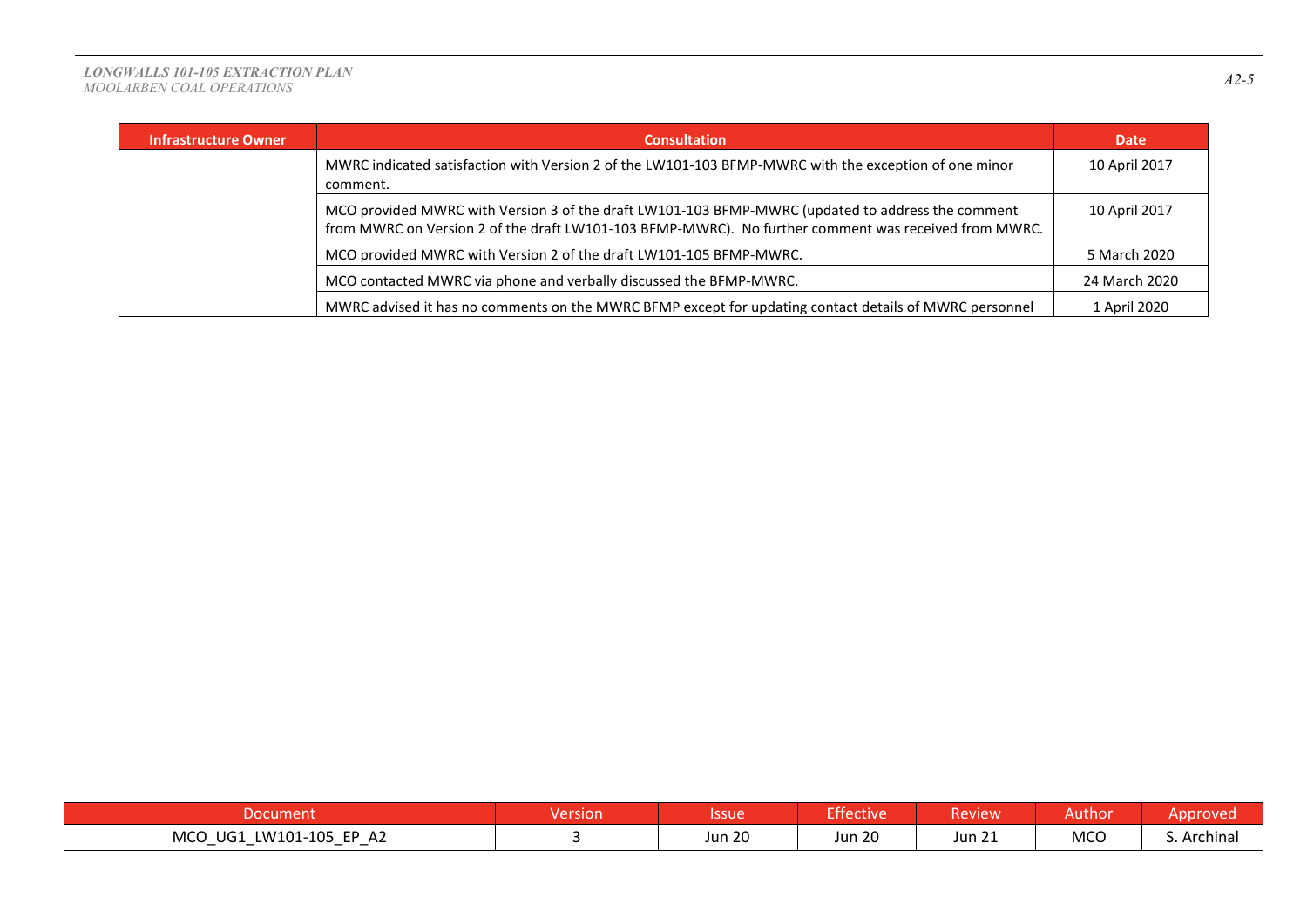| <b>Consultee</b>                     |                                                                                                                                                                                                                                                      | <b>Consultation</b>                                                                                            |                            |                  |               |                  |                 |  |
|--------------------------------------|------------------------------------------------------------------------------------------------------------------------------------------------------------------------------------------------------------------------------------------------------|----------------------------------------------------------------------------------------------------------------|----------------------------|------------------|---------------|------------------|-----------------|--|
| <b>Essential Energy</b>              |                                                                                                                                                                                                                                                      | MCO provided Essential Energy with subsidence predictions for relevant Essential Energy assets.                |                            |                  |               |                  | 23 January 2017 |  |
| (66 kilovolt [kV]/22 kV dual         |                                                                                                                                                                                                                                                      | MCO provided Essential Energy with Version 1 of the draft LW101-103 BFMP-Essential Energy.                     |                            |                  |               |                  | 8 March 2017    |  |
| circuit powerline and<br>substation) |                                                                                                                                                                                                                                                      | MCO organised a risk assessment meeting with Essential Energy, facilitated by AXYS Consulting.                 |                            |                  |               |                  | 22 March 2017   |  |
|                                      | meeting.                                                                                                                                                                                                                                             | Essential Energy provided relevant information and contact details requested by MCO during the risk assessment |                            |                  |               |                  | 24 March 2017   |  |
|                                      | MCO provided Essential Energy with Version 2 of the draft LW101-103 BFMP-Essential Energy (incorporating the<br>outcomes of the risk assessment and additional information provided by Essential Energy).                                            |                                                                                                                |                            |                  |               | 28 March 2017    |                 |  |
|                                      | Essential Energy provided comments on Version 2 of the draft LW101-103 BFMP-Essential Energy.                                                                                                                                                        |                                                                                                                |                            |                  |               | 31 March 2017    |                 |  |
|                                      | MCO responded to Essential Energy's comments, directing them to the relevant sections of Version 2 of the draft<br>LW101-103 BFMP-Essential Energy.                                                                                                  |                                                                                                                |                            |                  |               | 3 April 2017     |                 |  |
|                                      | Essential Energy indicated satisfaction with the Version 2 of the draft LW101-103 BFMP-Essential Energy.                                                                                                                                             |                                                                                                                |                            |                  |               | 3 April 2017     |                 |  |
|                                      | MCO provided Essential Energy with Version 2 of draft LW101-105 BFMP-Essential Energy. Phone contact was<br>made prior by MCO to submission of BFMP to infrastructure owner.                                                                         |                                                                                                                |                            |                  |               | 6 March 2020     |                 |  |
|                                      | MCO send follow up email regarding feedback to Essential Energy.                                                                                                                                                                                     |                                                                                                                |                            |                  |               |                  | 25 March 2020   |  |
| TransGrid                            | MCO provided TransGrid with subsidence predictions for relevant TransGrid assets.                                                                                                                                                                    |                                                                                                                |                            | 21 December 2016 |               |                  |                 |  |
| (330 kV electricity                  | MCO provided TransGrid with Version 1 of the draft LW101-103 BFMP-TransGrid.                                                                                                                                                                         |                                                                                                                |                            |                  | 8 March 2017  |                  |                 |  |
| transmission line and<br>towers)     | MCO organised a risk assessment meeting with TransGrid, facilitated by AXYS Consulting.                                                                                                                                                              |                                                                                                                |                            |                  |               | 24 March 2017    |                 |  |
|                                      | Mine Subsidence Engineering Consultants prepared additional detailed subsidence predictions for relevant<br>TransGrid assets.                                                                                                                        |                                                                                                                |                            |                  |               | 28 March 2017    |                 |  |
|                                      | TransGrid provided additional information requested by MCO during the risk assessment meeting.                                                                                                                                                       |                                                                                                                |                            |                  |               |                  | 31 March 2017   |  |
|                                      | MCO provided TransGrid with Version 2 of the draft LW101-103 BFMP-TransGrid (incorporating the outcomes of<br>the risk assessment, additional detailed subsidence predictions prepared by MSEC and additional information<br>provided by TransGrid). |                                                                                                                |                            |                  | 5 April 2017  |                  |                 |  |
|                                      | MCO provided TransGrid with Version 2 of draft LW101-105 BFMP-Transgrid. Phone contact was made prior by<br>MCO to submission of BFMP to infrastructure owner.                                                                                       |                                                                                                                |                            |                  |               | 6 March 2020     |                 |  |
|                                      | MCO provided Telstra with subsidence predictions for Telstra assets.                                                                                                                                                                                 |                                                                                                                |                            |                  |               | 23 December 2016 |                 |  |
|                                      | MCO provided Telstra with Version 1 of the draft LW101-103 BFMP-Telstra.                                                                                                                                                                             |                                                                                                                |                            |                  |               | 8 March 2017     |                 |  |
| <b>Document</b>                      |                                                                                                                                                                                                                                                      | Version                                                                                                        | <i><u><b>Issue</b></u></i> | <b>Effective</b> | <b>Review</b> | Author           | Approved        |  |
| MCO UG1 LW101-105 EP A2              |                                                                                                                                                                                                                                                      | 3                                                                                                              | <b>Jun 20</b>              | <b>Jun 20</b>    | <b>Jun 21</b> | <b>MCO</b>       | S. Archinal     |  |

## **Table A2-2 (Continued): Relevant Consultation Records (Infrastructure Owners)**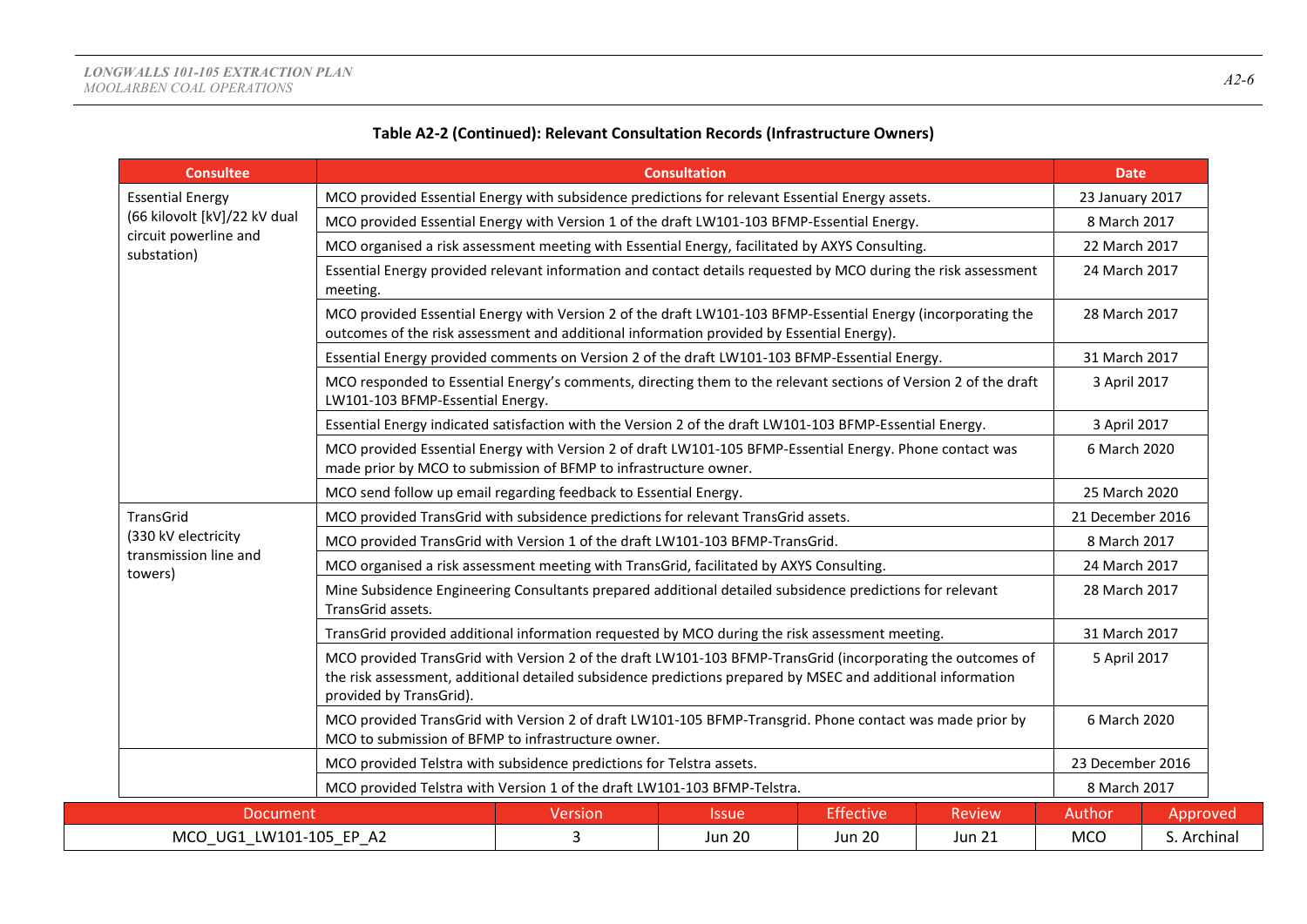| <b>Consultee</b>                                       | <b>Consultation</b>                                                                                                                                        | Date           |
|--------------------------------------------------------|------------------------------------------------------------------------------------------------------------------------------------------------------------|----------------|
| Telstra                                                | MCO organised a risk assessment meeting with Telstra, facilitated by AXYS Consulting.                                                                      | 15 March 2017  |
| (copper and optical fibre<br>telecommunication cables) | MCO provided Telstra with Version 2 of the draft LW101-103 BFMP-Telstra (incorporating the outcomes of the<br>risk assessment).                            | 28 March 2017  |
|                                                        | Telstra indicated satisfaction with the Version 3 of the draft LW101-103 BFMP-Telstra.                                                                     | 21 August 2017 |
|                                                        | MCO provided Telstra with Version 2 of draft LW101-105 BFMP-Telstra. Phone contact was made by MCO prior to<br>submission of BFMP to infrastructure owner. | 6 March 2020   |
|                                                        | MCO send follow up email regarding feedback to Telstra.                                                                                                    | 25 March 2020  |

|                                                                                                                | rsion | Issue         | (عء س<br><b>ctive</b> | Review           | Author     | <b>Exproved</b> |
|----------------------------------------------------------------------------------------------------------------|-------|---------------|-----------------------|------------------|------------|-----------------|
| <b>MCO</b><br>LW101-105<br>FP.<br>UG1<br>$\sim$<br>AZ.<br>$\overline{\phantom{0}}$<br>$\overline{\phantom{0}}$ |       | <b>Jun 20</b> | <b>Jun 20</b>         | $\sim$<br>Jun 21 | <b>MCC</b> | S. Archinal     |